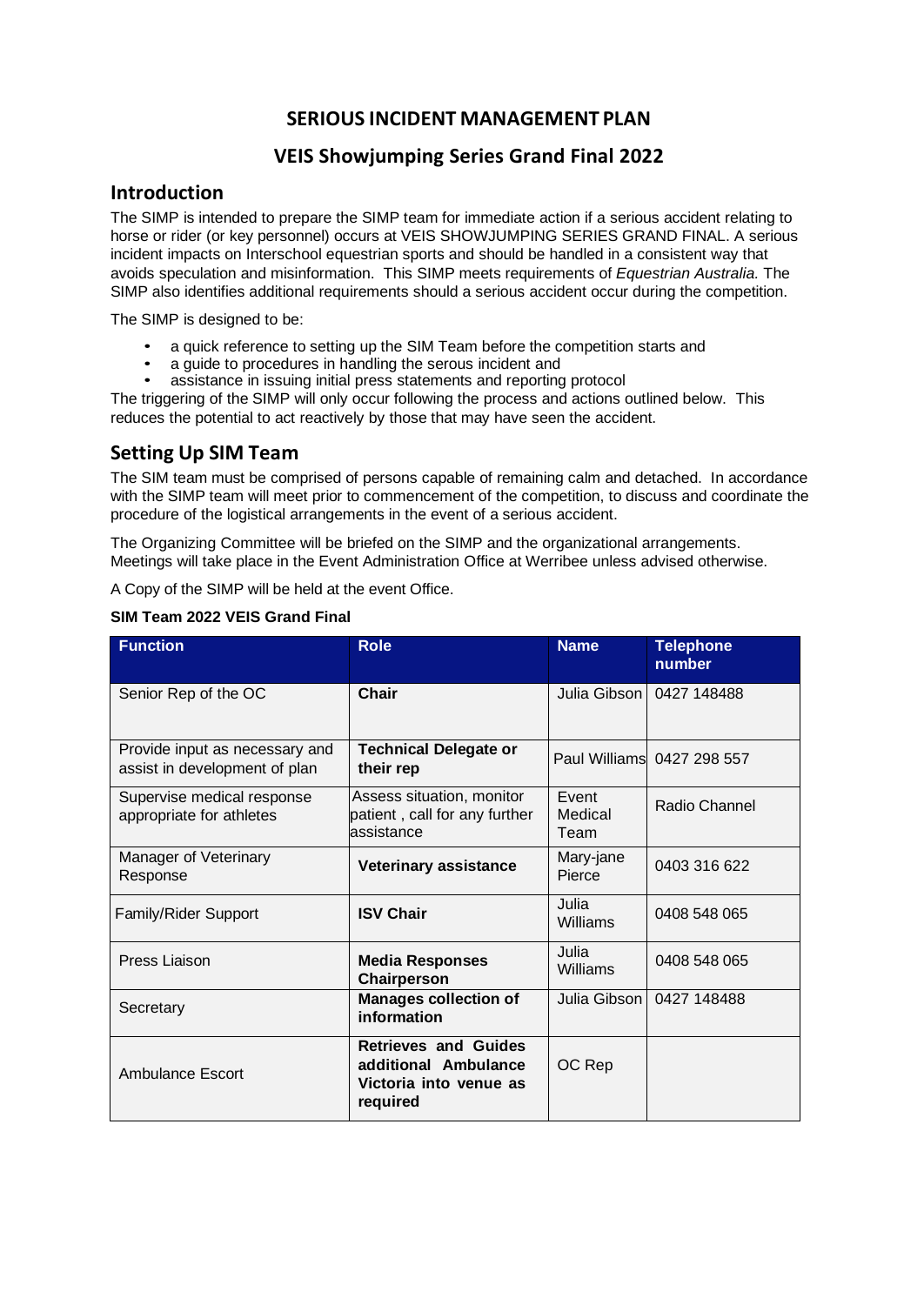# **FUNCTION OF SIMP TEAM**

The role of the SIM Team is to – prepare and implement the action plan. Steps include:

- a) Complete the briefing
- b) Identify actions to trigger SIMP
- c) Confirm the logistical action (refer table below)
- d) Post accident people support
- e) Convene a SIM Team meeting
- f) Press conference- media release
- g) Debrief- OC, Equestrian Victoria

# **ACTIONS TO TRIGGER SIMP – All phases of the competition**

| <b>Process and actions</b>                                                                                                                                                |  | <b>Person responsible</b>                      |  |
|---------------------------------------------------------------------------------------------------------------------------------------------------------------------------|--|------------------------------------------------|--|
| If the rider or the horse do not immediately stand up-<br>Medical and/or Veterinary assistance is called for by<br>radio/mobile phone                                     |  | Marshal, Dressage judge<br><b>Ring Steward</b> |  |
| Radio/phone report to Event office advising if ring area is<br>not clear- Head of SIMT to monitor situation                                                               |  | Marshal, Dressage Judge,                       |  |
| Stop arena, warm up etc.                                                                                                                                                  |  |                                                |  |
| Identifies location of accident and effected areas of<br>competition.<br>Determines from reports whether further SIM is required<br>and dispatches appropriate personnel. |  | Julia Williams                                 |  |
|                                                                                                                                                                           |  |                                                |  |
| Vets attend the accident location                                                                                                                                         |  | Vet from Local company                         |  |
| Mobile First aid to be escorted to relevant area                                                                                                                          |  |                                                |  |
| Horse Ambulance escorted to location of accident                                                                                                                          |  | WPNEC to confirm supply                        |  |
| If Medical and/or Vets report, there will be a prolonged<br>delay. Advise Event office of prolonged delay                                                                 |  | Julia Gibson                                   |  |
| Head of SIMT to attend location                                                                                                                                           |  | Julia Gibson                                   |  |
| Depending on the seriousness of the accident SIMT in<br>consultation with TD and to activate SIMP                                                                         |  | Julia Gibson                                   |  |
| Support person to attend to communicate with family and<br>supporters                                                                                                     |  | Julia Williams/EV Rep                          |  |
| SIMT controller to request any commentary to advise of<br>delay of ring, events in the area (no details to be disclosed to<br>public)                                     |  | Julia Gibson                                   |  |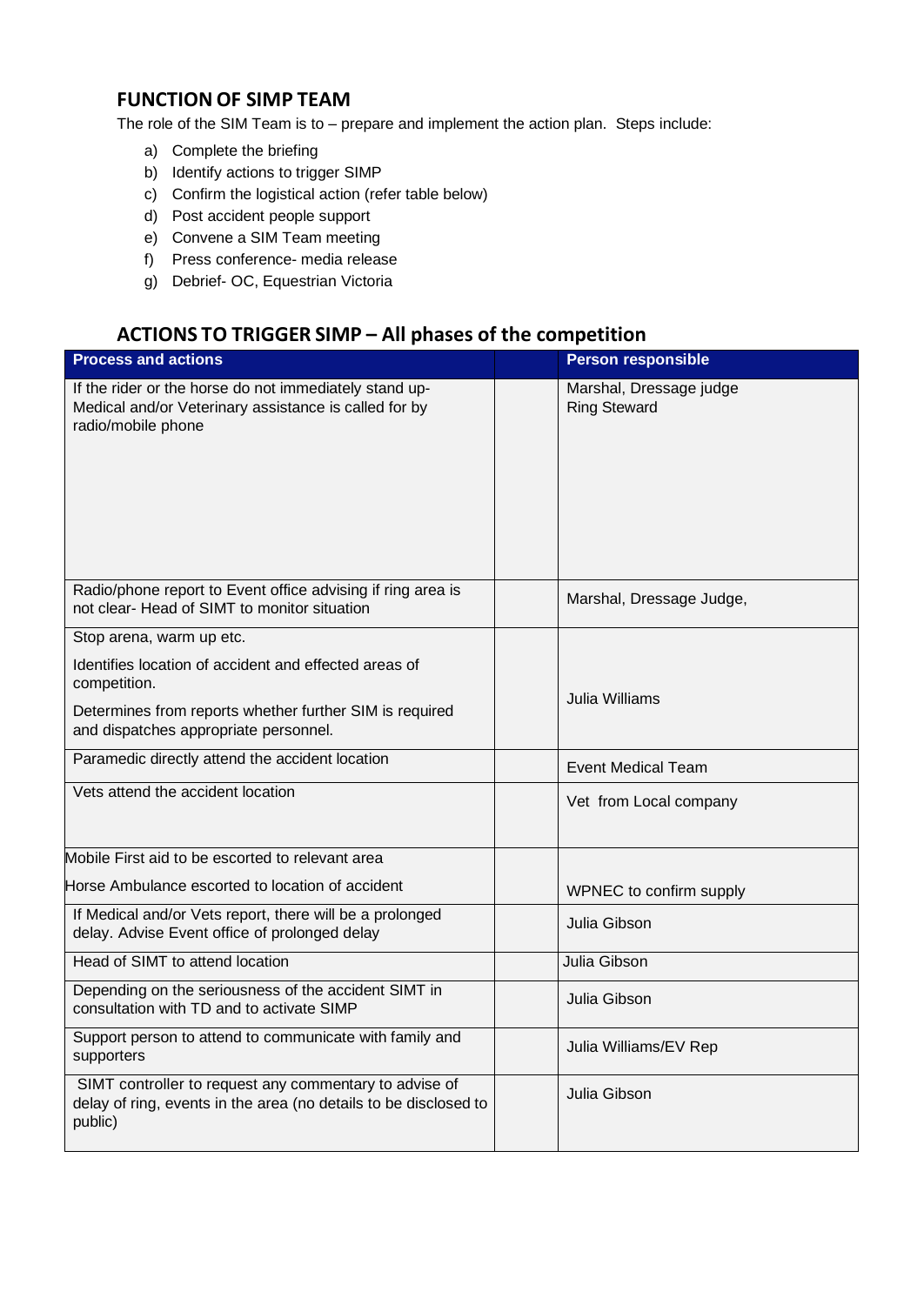#### **ACTIONS TO TRIGGER SIMP**

| Accident area to be screened when requested                                                                                            | <b>WPNEC</b>                |  |
|----------------------------------------------------------------------------------------------------------------------------------------|-----------------------------|--|
| Provide treatment and clear arena etc. when safe to do so.<br>Riders helmet to accompany rider to hospital in ambulance<br>if required | Medics and/or Vet to advise |  |
| Tape off area to keep public away including photographers<br>to be asked to refrain from photographing                                 | OC and WPNEC                |  |
| Contain area and seek advice on fall/incident from<br>medics and possible delay                                                        | Julia Williams              |  |
| Collate names and contact details of any witnesses                                                                                     | OC rep                      |  |
| Ask Judges, marshals present etc. to come to Event<br>Office to make a written statement                                               | OC rep                      |  |
| Call for SIMT- Family Liaison to offer support to persons<br>effected                                                                  | Julia Williams/Ev Rep       |  |

#### **EVENT CONTINUES**

| Decide if Event to continue - (consider)<br>Determine if sufficient people resources available<br>to reallocate to other roles and still practicable to<br>safely run event | committee<br>Event<br>appeal<br>and<br>representatives<br>from<br>organizing<br>committee. |
|-----------------------------------------------------------------------------------------------------------------------------------------------------------------------------|--------------------------------------------------------------------------------------------|
| Arrange for replacement of judges/other volunteers as<br>required                                                                                                           | Julia Gibson                                                                               |
| Call for SIMT- Family Liaison to offer support to persons<br>effected                                                                                                       | Julia Williams/EV                                                                          |
| OC representative to liaise with relevant hospital<br>to be direct link with SIMT                                                                                           |                                                                                            |
| Arranger support for riders family/team and horse<br>owner                                                                                                                  |                                                                                            |
| Advise office to announce that there is a hold on<br>competition due to an accident. (No details to be<br>provided)                                                         | Julia Gibson/Julia Williams                                                                |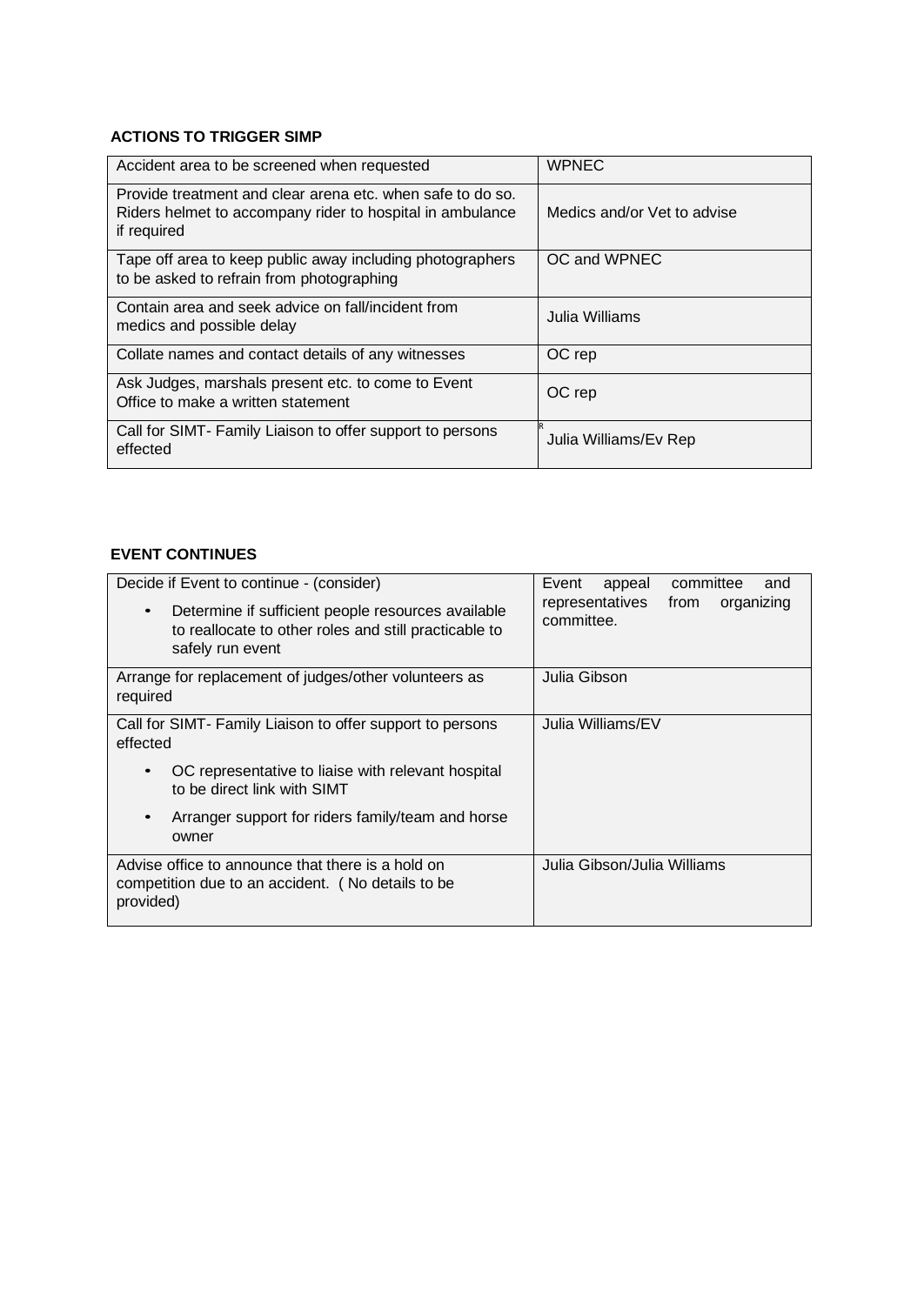#### **Fatality –**

In the case of a human fatality (competitor or key personnel) occurring during any phase of the competition at the Werribee Park Precinct, it is the decision of the Organizing Committee to cancel the competition.

#### **DEBRIEF process**

After compilation of statements, any video footage and photos an investigation panel will meet.

## **Information to be Collected for Investigation**

For guidance on information to be obtained Refer to Annexure A of the SIMP

#### **Formal Debrief Protocol**

Prior to the competition- and as part of the SIMP- the Event Committee must nominate an Arbitration and Investigation member who is not part of the OC or event. The membership is at the discretion of the Committee. Role of committee/person is to study what took place at the event within 24 hours and compile a report.

## **Arbitration and Investigation Panel –**

Members: Technical Delegate: Jan Smith Discipline: 2 senior judges of the relevant discipline

#### **MEDIA COMMUNICATION**

**A directive will be given to ALL officials and members of the OC that:**

**No statements, either verbally or in writing, should be made to press/or any third party unless authorized by the Head of the SIM Team (Event Director). All statements must be signed off by the Chair of Equestrian Victoria Christie Freeman**.